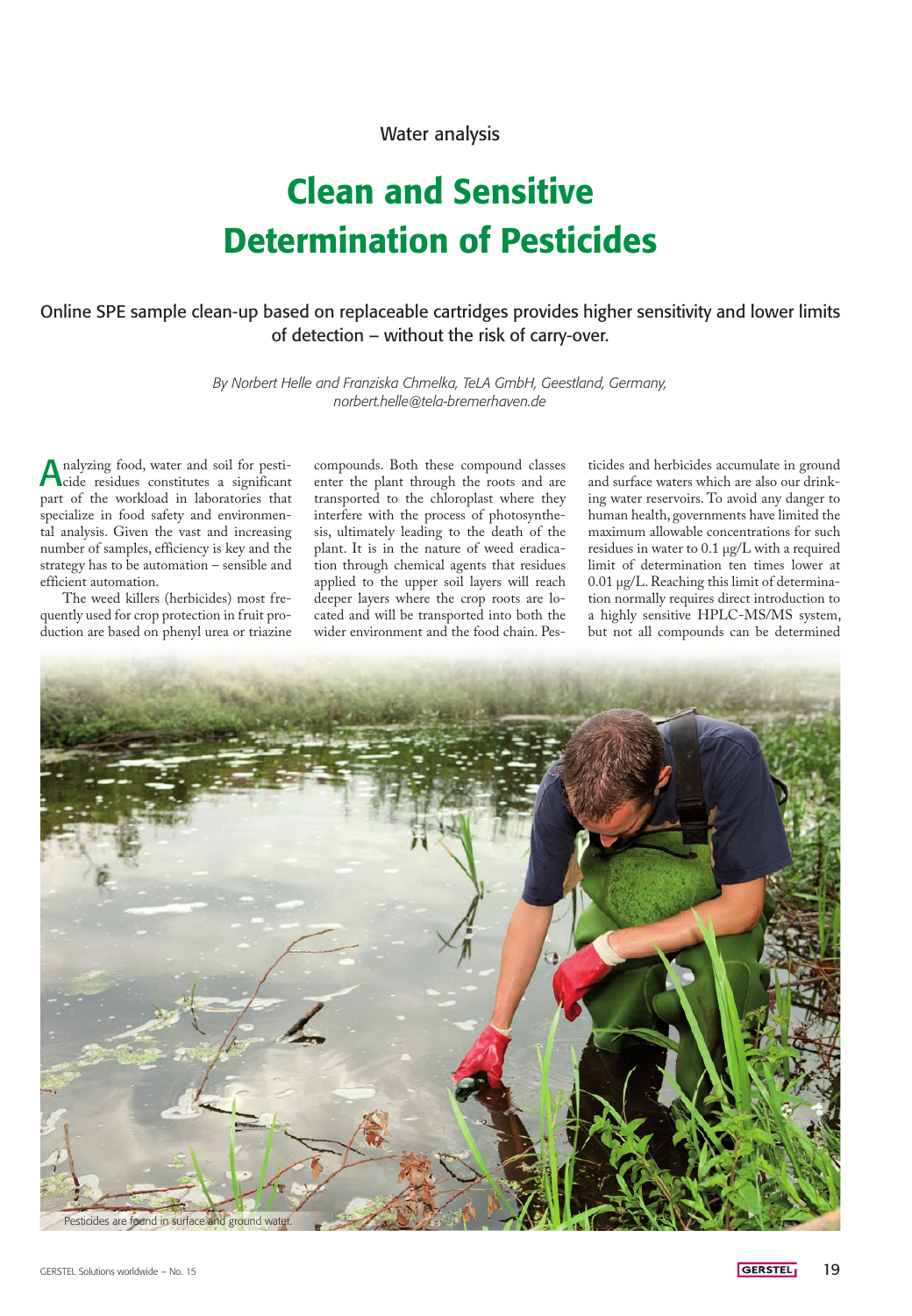





Standard mixture of the target analytes (100 ng/L) following extraction and cleanup in the SPE<sup>xos</sup> unit.



LC-MS/MS peak overlays resulting from SPE<sup>xos</sup> clean-up and analysis of 1 mL (SPE<sup>xos</sup>) and direct injection of 50 µL (d) of a pesticide standard-mix (100 ng/L). Compared to direct injection of 50 µL, a factor of 50 increase in sensitivity<br>was achieved without peak broadening. Please note, the SPE<sup>xos</sup> process leads to retention time dela



Standard mixture of the target analytes (10 ng/L) following extraction and cleanup in the SPE<sup>xos</sup> unit. A Limit of Quantitation (LOQ) below 10 ng/L was achieved for each analyte.

this way, especially not early eluting compounds. To circumvent these obstacles, larger volumes (up to 100 µL) are injected directly into the LC-MS/MS system – or the compounds in question are concentrated on fixed on-line SPE cartridges, a widely used procedure. However, both these alternatives are associated with certain drawbacks: The introduction of a large sample volume frequently leads to peak broadening. In addition, highly sensitive and expensive analysis instrumentation would typically be needed to reach the required limits of determination. Analyzing a series of samples using only a single fixed cartridge to concentrate analytes, on the other hand, will regularly lead to sample-to-sample carry-over and incorrect results with the need to re-analyze especially high concentration samples along with several of the following samples. Since the cartridge is typically loaded with sample from one side and eluted from the other side, the clean-up effect is also limited because the analytes don't have to traverse the entire column.

## Online Solid Phase Extraction with clean-up

The goal of this project was to reach the required limits of determination based on injecting only 1 mL of water sample. In order to combine the advantages of online SPE concentration with the required